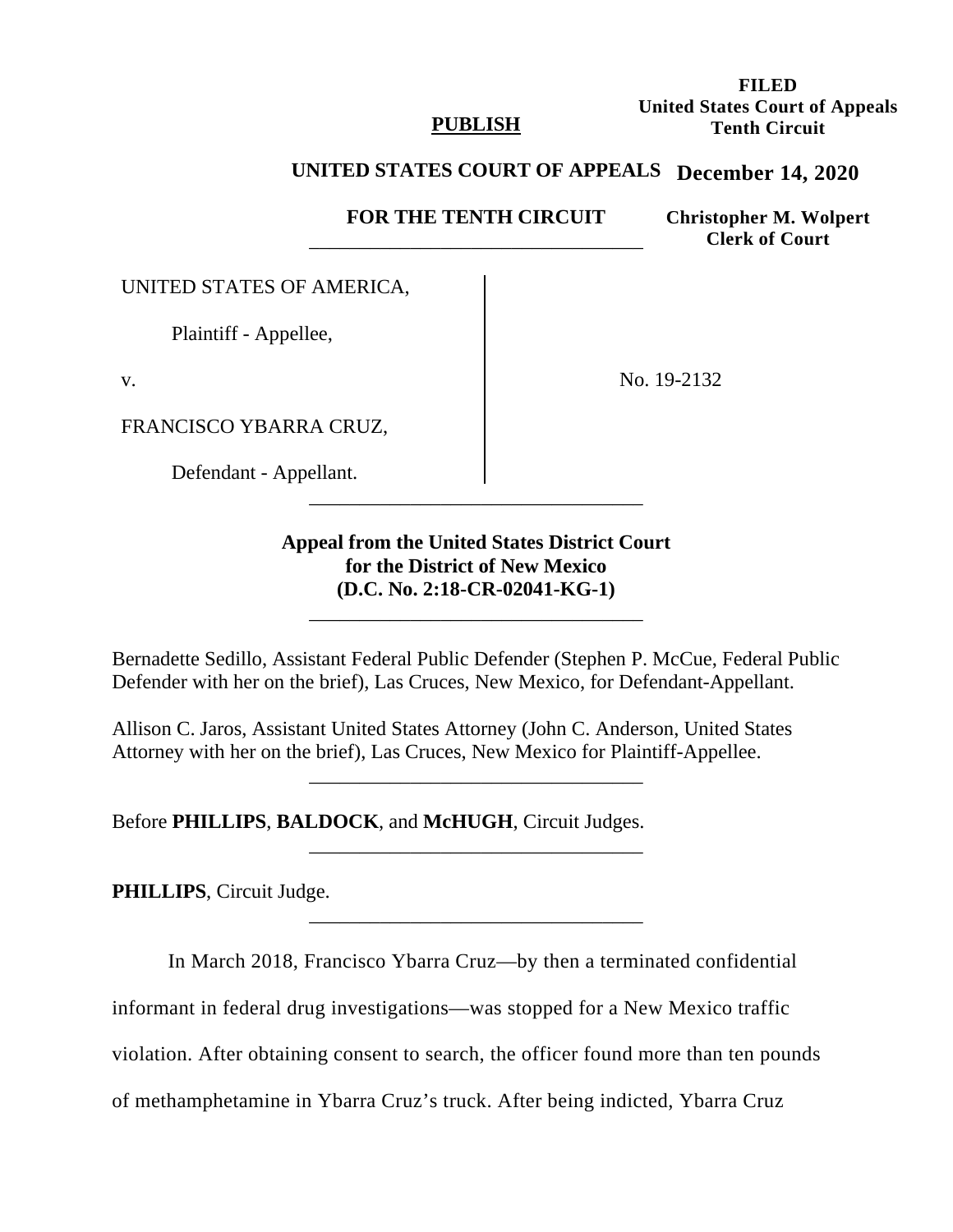moved to suppress the methamphetamine evidence and his Mirandized statements and admissions. The district court denied this motion, and a jury later convicted him for possessing the methamphetamine with an intent to distribute it.

On appeal, Ybarra Cruz argues four points: (1) that the district court erred by not granting his motion to suppress, on grounds that the police officer lacked reasonable suspicion to initiate the traffic stop; (2) that the district court erred by not acquitting him based on his public-authority defense (that he reasonably believed he was acting with government authority in transporting the methamphetamine); (3) that the district court abused its discretion by not granting him a new trial on grounds that the jury might not have understood that crediting his public-authority defense would require acquittal on both counts; and (4) that the district court abused its discretion by not sua sponte instructing on the affirmative defense of duress. We reject each of these arguments and affirm.

#### **I. BACKGROUND**

### **A. The Drug Investigation**

By 2016, Homeland Security Investigations (HSI) Special Agent Fernando Lozoya had begun a successful working relationship with a confidential informant  $(CS)^1$  $(CS)^1$  in drug investigations. Their work had led to multiple methamphetamine seizures, as well as several promised, but unrealized, deliveries. In 2018, the agent

<span id="page-1-0"></span><sup>&</sup>lt;sup>1</sup> This unnamed individual is sometimes referred to as a confidential informant (CI) and at other times referred to as a confidential source (CS). For clarity, we use "CS" whenever referring to this informant throughout this opinion.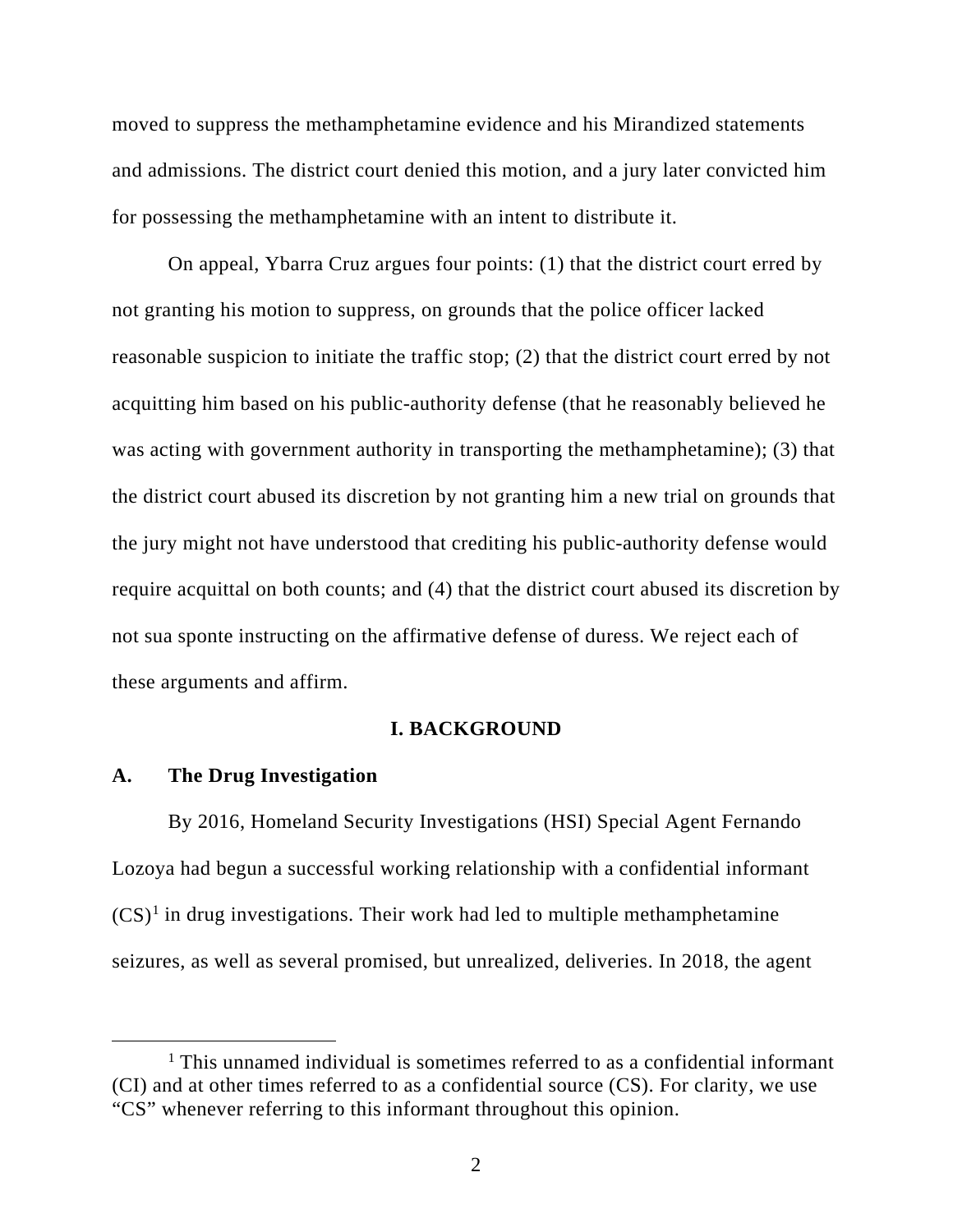and CS worked together to arrange a large methamphetamine delivery from a Mexican drug organization. The CS acted in the role of a buyer located in Las Cruces, New Mexico. On March 24, 2018, the CS had good news for Agent Lozoya—a courier had called the CS to tell him that he had arrived in Las Cruces with the large load of methamphetamine.

Agent Lozoya began surveilling near the site that the CS had arranged with the courier for the methamphetamine delivery. Once there, Agent Lozoya focused on a man working on a truck with Arizona license plates. A woman and child soon joined this man after arriving in a black pickup truck with Kansas license plates. With help from the CS's updates, Agent Lozoya tracked the man to different locations. The man turned out to be Ybarra Cruz.

Once Agent Lozoya was satisfied that he had located the man transporting the methamphetamine, he called New Mexico State Police Officer Leonel Palomares (a Spanish-speaking officer with a drug dog), advised him of the drug investigation, directed him to Ybarra Cruz's route (after Ybarra Cruz headed north from Las Cruces after the CS requested a delay for the purchase), and asked him to make a traffic stop. Agent Lozoya provided the license-plate numbers of Ybarra Cruz's white pickup truck as well as of the black pickup truck, which Ybarra Cruz had begun towing. Soon afterward, Officer Palomares located the trucks traveling on the interstate highway.

### **B. The Stop and Search**

While following the white truck, Officer Palomares saw, for a few seconds, its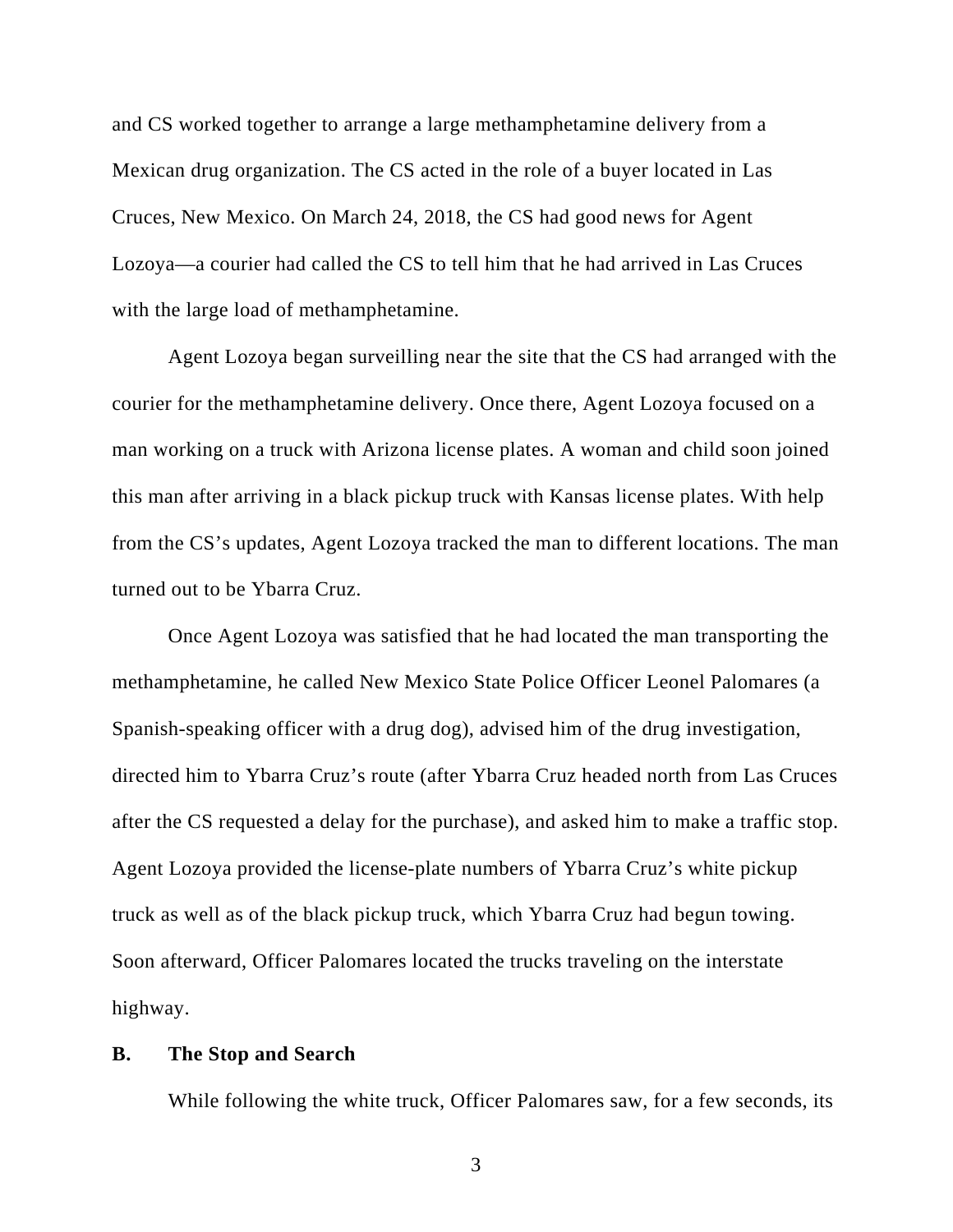right tires cross the line separating the right lane from an exit lane. Officer Palomares stopped the truck, relying on the driver's "failure to maintain the traffic lane." R. vol. 4 at 54. Officer Palomares had the driver, Ybarra Cruz, step out of the truck and stand in front of his police car, while he issued a written warning. After issuing the warning, Officer Palomares returned Ybarra Cruz's driving documents and told him that he was free to leave. But as Ybarra Cruz neared his truck, Officer Palomares asked him for permission to ask additional questions. Ybarra Cruz consented.

After the additional questioning, Officer Palomares asked Ybarra Cruz for permission to search the trucks. Again, Ybarra Cruz consented. Officer Palomares then deployed his drug dog, which alerted at the white truck. In the cab of the white truck, Officer Palomares found "a blue glass pipe with white crystal-like residue and small amounts of crystal-like substances." *Id*. at 63. In the bed of the truck, Officer Palomares found eleven "bundles of a crystal-like substance" in a bag inside a television. *Id*.

At this point, Officer Palomares called Agent Lozoya, who, upon arriving, read Ybarra Cruz his *Miranda* rights, and took over the investigation. In addition to asking some questions on the roadside, Agent Lozoya soon after interviewed Ybarra Cruz at the HSI office in Las Cruces, again obtaining from Ybarra Cruz a *Miranda* waiver. Among other things, Ybarra Cruz admitted that he had been transporting the methamphetamine for \$10,000. In addition, Ybarra Cruz told him that he had "been working with agents in Phoenix." *Id*. at 37. Even so, he said that the HSI Phoenix agents were unaware of his methamphetamine trip.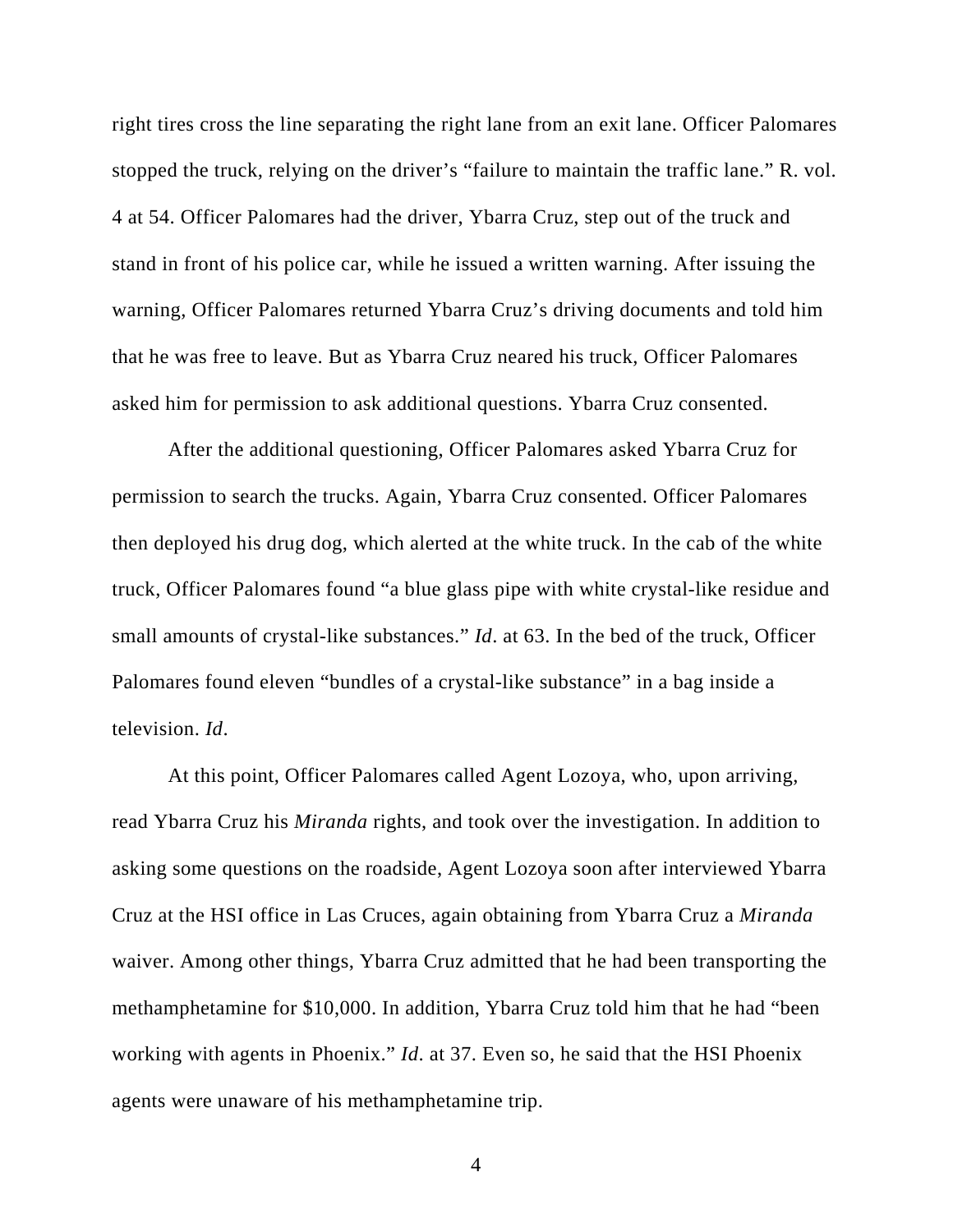## **C. The Suppression Hearing**

Three months later, a federal grand jury indicted Ybarra Cruz on two charges: (1) conspiracy to distribute 500 grams or more of a mixture and substance containing a detectable amount of methamphetamine, *see* 21 U.S.C. §§ 846, 841(a)(1),  $(b)(1)(A)$ ; and (2) possession with intent to distribute 500 grams or more of a mixture and substance containing a detectable amount of methamphetamine, *see* 21 U.S.C. §§  $841(a)(1)$ , (b)(1)(A) and 18 U.S.C. § 2. Disputing the legality of the traffic stop, Ybarra Cruz moved to suppress his Mirandized statements and the methamphetamine.

At the suppression hearing, the government called two witnesses, Agent Lozoya and Officer Palomares. It also admitted into evidence numerous photographs, as well as the Officer's dashcam-video footage. Ybarra Cruz presented no evidence. Afterward, the district court issued an Order denying Ybarra Cruz's Motion to Suppress the methamphetamine. For our purposes, the district court concluded that Officer Palomares reasonably suspected that Ybarra Cruz had violated a New Mexico traffic law. From this, applying the Fourth Amendment, the district court concluded that the traffic stop had been reasonable at its inception. The court denied the Motion to Suppress.

#### **D. The Trial**

At trial, Ybarra Cruz conceded having transported the methamphetamine, but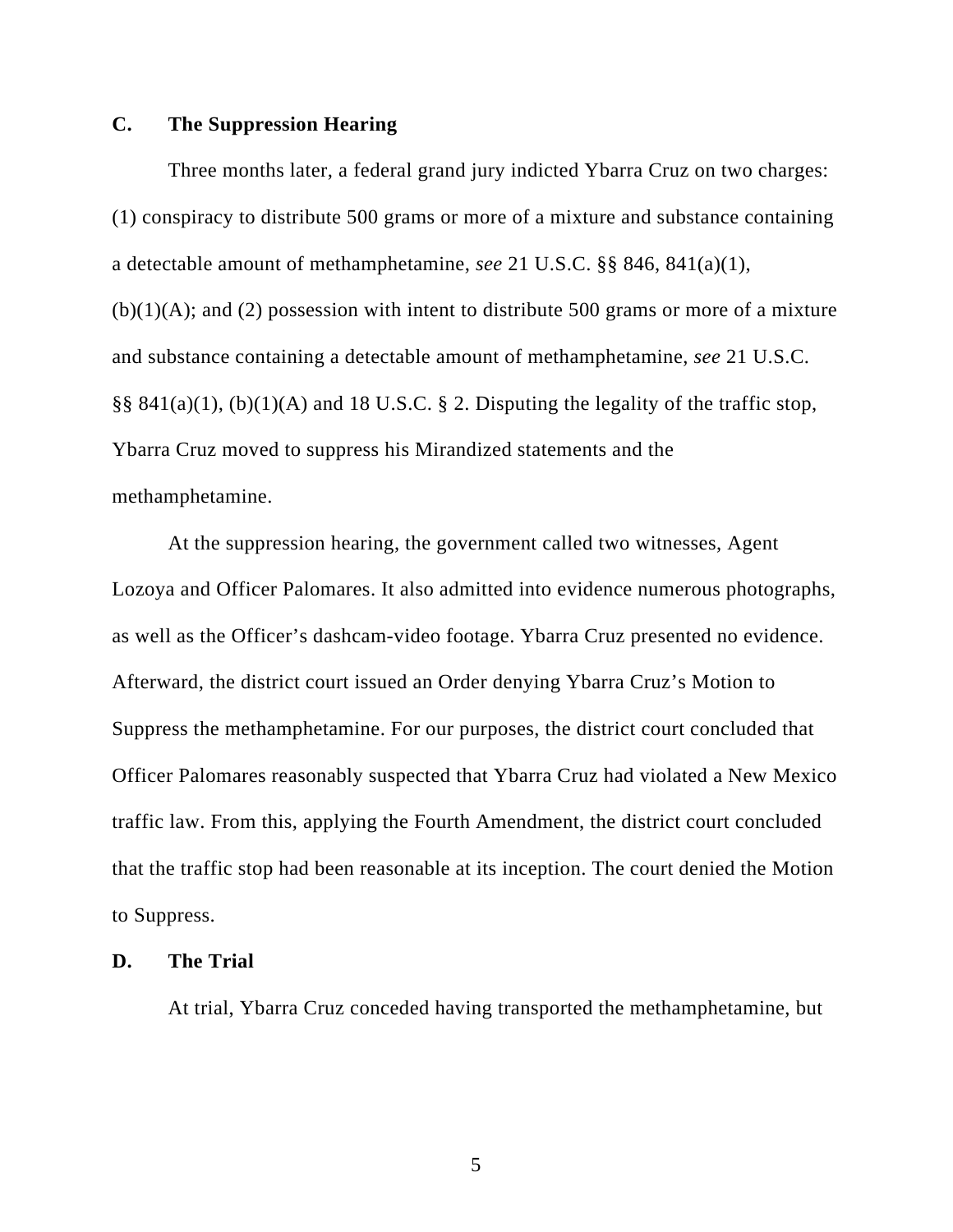relied on the public-authority defense to excuse his conduct.<sup>[2](#page-5-0)</sup> In her opening statement, Ybarra Cruz's counsel acknowledged that the government would introduce methamphetamine evidence from the stop, as well as "text messages of Mr. Cruz communicating with many different people about drugs." *Id.* at 273. But she attributed this anticipated evidence to Ybarra Cruz's working as "a documented informant." *Id.* On this point, she acknowledged that weeks before this stop in Las Cruces, federal agents had told Ybarra Cruz that they could not continue working with him, after learning of his recent Arizona arrest and charge for possession of methamphetamine.

The government called Agent Lozoya and Officer Palomares to establish the facts of the stop and the content of Ybarra Cruz's interview statements. In addition, the government called the two Phoenix HSI agents for whom Ybarra Cruz had worked as an informant—Agent Edward Arellano and Agent Manuel Ochoa. These two agents testified about their work with Ybarra Cruz and his deactivation as an informant weeks before his Las Cruces arrest, right after they had learned about his previous Arizona methamphetamine offense.

Agent Lozoya testified about some of Ybarra Cruz's Mirandized admissions that bore on his public-authority defense. In particular, he noted that Ybarra Cruz had

<span id="page-5-0"></span><sup>2</sup> In fact, Ybarra Cruz's closing argument focused almost exclusively on his public-authority defense. *See* R. vol. 4 at 816 ("Ladies and gentlemen, I told you at the beginning of this case that Mr. Cruz does not dispute that he transported methamphetamine on March the 24th. So the issue that you have to determine today is whether or not Mr. Cruz had a reasonable belief that he was acting as a Government agent at that time.").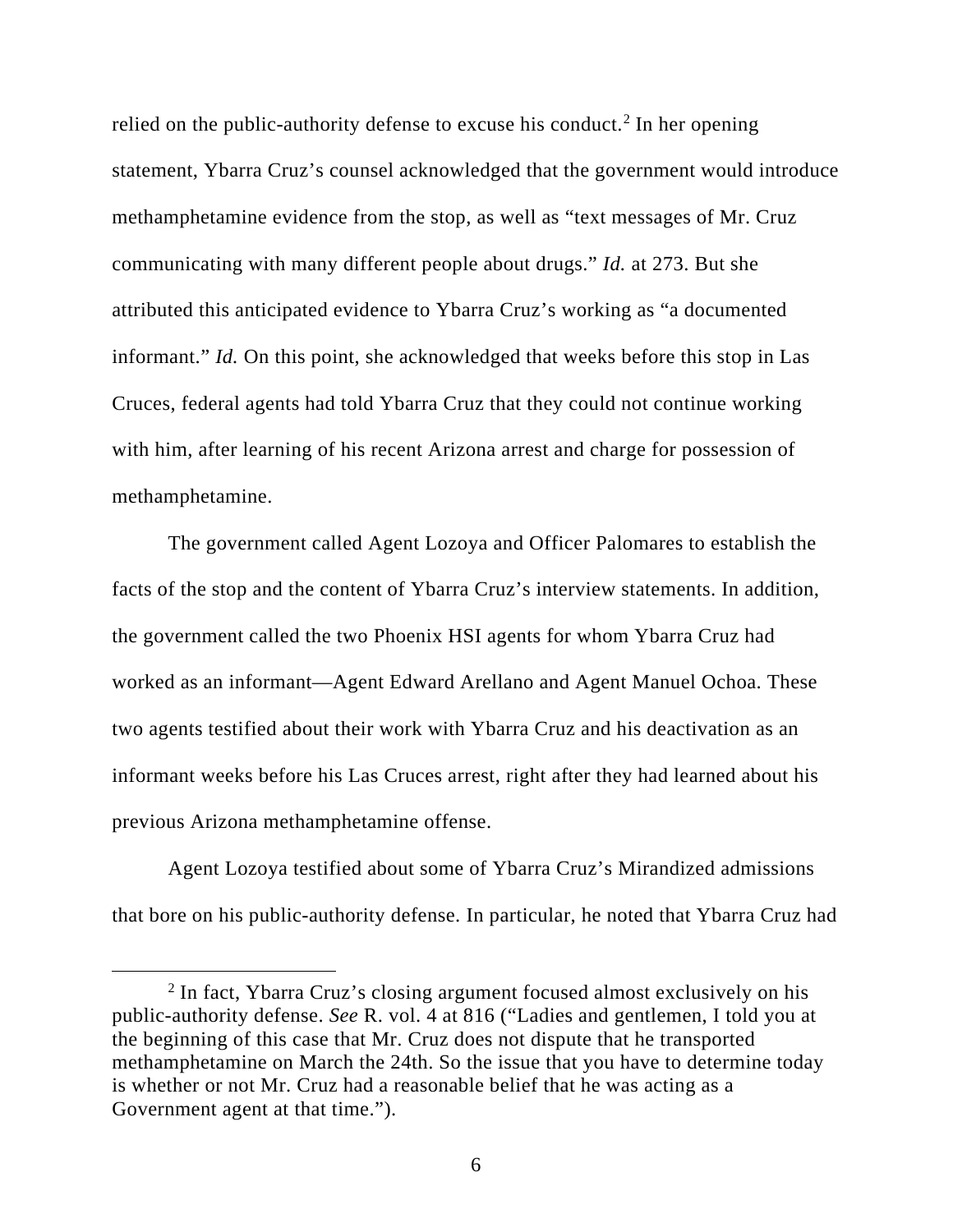admitted working with a man, El Viejo, to transport methamphetamine from Phoenix to Las Cruces for a fee of \$500 per pound. Ybarra Cruz had told him that another man, Omar, delivered the methamphetamine to him in a black duffle bag. In addition, Ybarra Cruz told him that a third man, El Pariente, gave him the phone number of the methamphetamine buyer. After this "buyer" (really, the CS) delayed the purchase, Ybarra Cruz spoke with El Pariente, who "directed him to deliver the methamphetamine to Denver, Colorado, and he was going to get paid \$10,000." *Id*. at 318. After this, Ybarra Cruz told Agent Lozoya that he was working for the government, but that the agency was unaware of his transporting the methamphetamine. Agent Lozoya doubted Ybarra Cruz's claimed status as an informant "[b]ecause an informant, if he's conducting any type of work or operations, the controlling agent would be aware of it." *Id*. at 324. In addition, Agent Lozoya noted that Ybarra Cruz had not provided contact information for the controlling agent.

Officer Palomares also testified about matters relevant to Ybarra Cruz's public-authority defense. He testified that during the consensual questioning, Ybarra Cruz had denied that he was transporting anything illegal, agreeing that he was "responsible for everything in the vehicles." *Id.* at 371. Yet before Officer Palomares found the methamphetamine, Ybarra Cruz told him that "if you go inside the television, you're going to find a black duffle bag. That's where it's located." *Id*. at 376.

Next, the government called HSI Agent Arellano, who testified that in March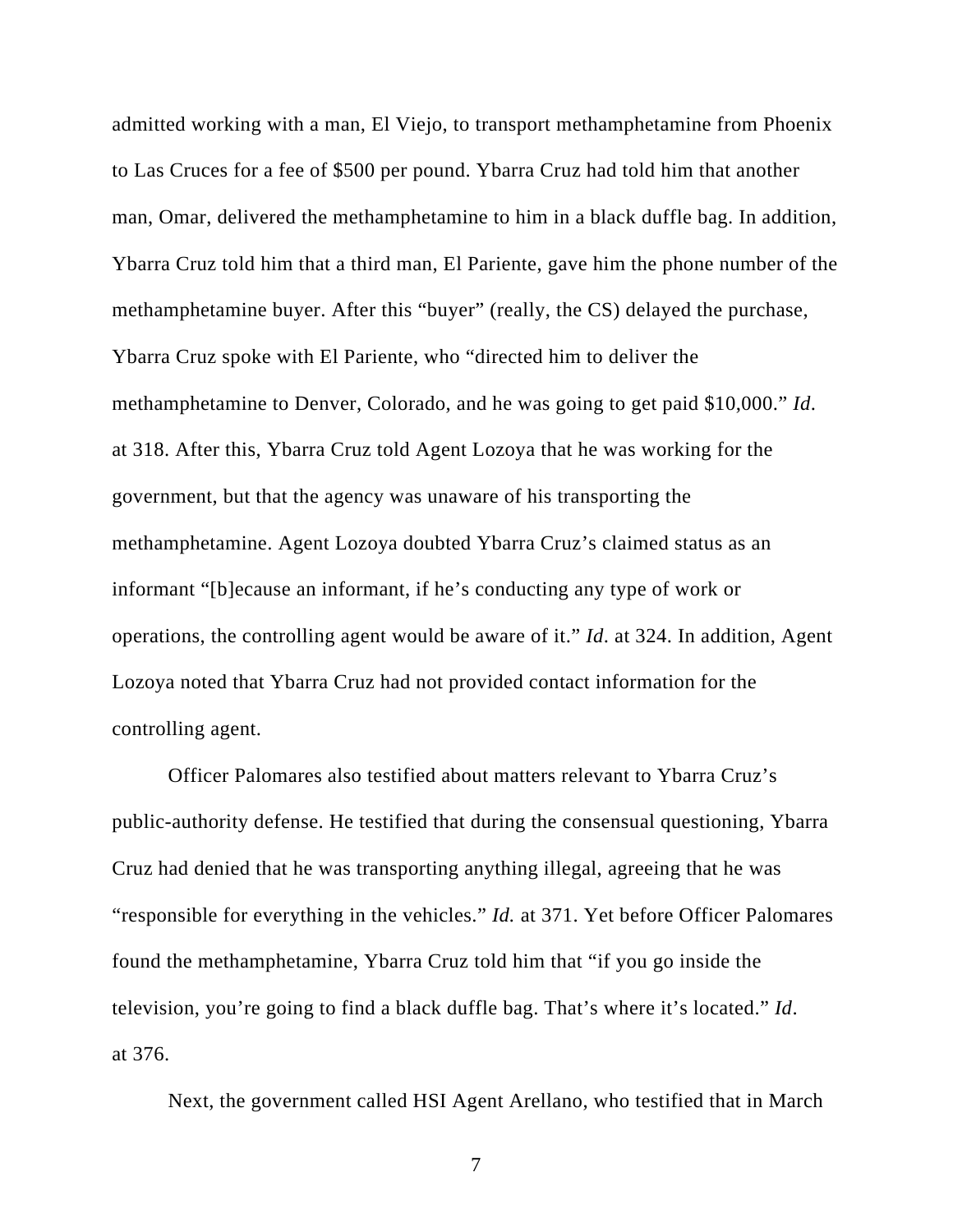2018, about three months after Ybarra Cruz's Arizona arrest, Ybarra Cruz finally told him about it. On then speaking to the officers involved in that arrest, Agent Arellano learned that Ybarra Cruz had possessed methamphetamine and a pipe on his person. The agent took this to mean that Ybarra Cruz had been "using narcotics as well as conducting illegal acts." *Id*. at 404.

Agent Arellano testified that on March 14, 2018, he, Agent Ochoa, and their supervisor met with Ybarra Cruz and deactivated him as an informant for HSI. He advised Ybarra Cruz that he needed to resolve his state charges before he could be eligible for any more informant work.

Agent Ochoa testified along the same lines, adding that he told Ybarra Cruz to stop working and to cut ties with all drug targets. He warned Ybarra Cruz that if he was caught "doing something illegal" he would be on his own. *Id*. at 502. Agent Ochoa testified that Ybarra Cruz was "obviously sad" and "nervous." *Id*.

HSI Agent, Joey Rodriguez, testified about two cell phones seized from Ybarra Cruz after the highway stop. Ybarra Cruz admitted owning the two phones. *See id.* at 528 ("He stated the one of 'em, being the iPhone was his personal phone, and he stated that the Motorola, the bronze Motorola was actually used for his narcotictrafficking activities."). Ybarra Cruz consented to a search of both phones. Agent Rodriguez saw that between March 14, 2018 and March 28, 2018, Ybarra Cruz's phones registered hundreds of communications with several drug dealers but none with Agents Arellano or Ochoa.

In his case-in-chief, Ybarra Cruz testified in support of his public-authority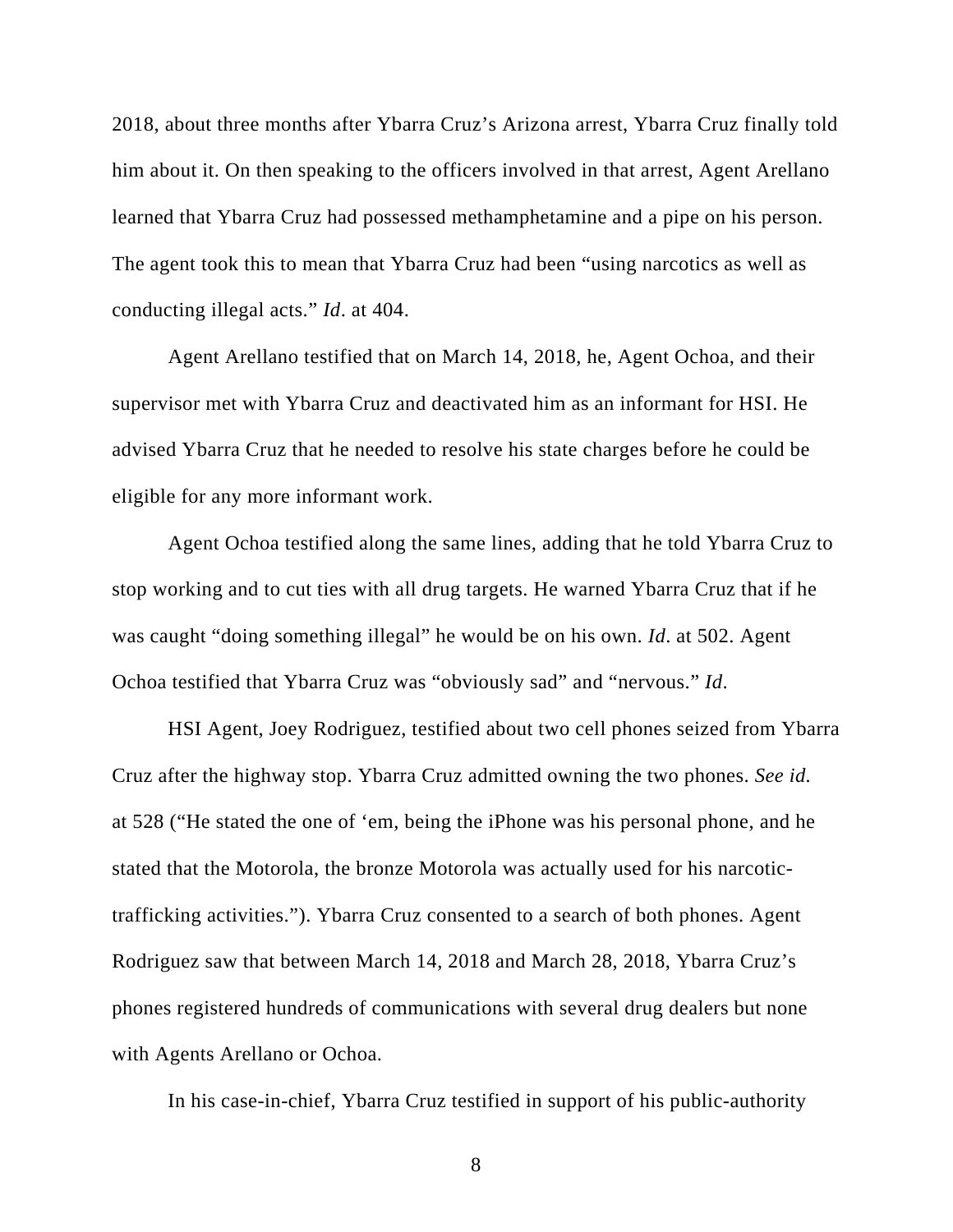defense. He described the circumstances in which he first began acting as an informant for HSI. Despite testifying that he had not wanted to be an informant, Ybarra Cruz saw undercover work as an opportunity to pay a \$10,000 bond. As an informant, he communicated with the two agents "[t]he whole time, with [his] phone via text or calls." *Id.* at 605. He testified that the agents routinely "searched [his] car and they searched [him]." *Id.* at 611. For his work with controlled buys, the officers counter-surveilled him, including with GPS devices, and they regularly monitored his cell phone. He understood the strict rules governing informant work and signed annual agreements to comply with those rules.

Ybarra Cruz also testified that after being deactivated on March 14, 2018, he never again communicated with Agent Arellano or Agent Ochoa. In fact, Ybarra Cruz testified that he instead traveled to Iowa to meet drug dealers. Those drug dealers provided Ybarra Cruz a new cell phone for drug communications. Ybarra Cruz also admitted that he never told the agents about his Las Cruces methamphetamine trip. Despite all this, Ybarra Cruz asserted that he had transported the methamphetamine while reasonably believing that he did so while still in his informant role with the Phoenix HSI.

After each side's case-in-chief, Ybarra Cruz moved for a judgment of acquittal under Fed. R. Crim. P. 29. He argued that the evidence showed that he had reasonably believed that he was working as an informant in transporting the pounds of methamphetamine. The court denied both motions. Even so, the court agreed to instruct the jury on Ybarra Cruz's public-authority defense.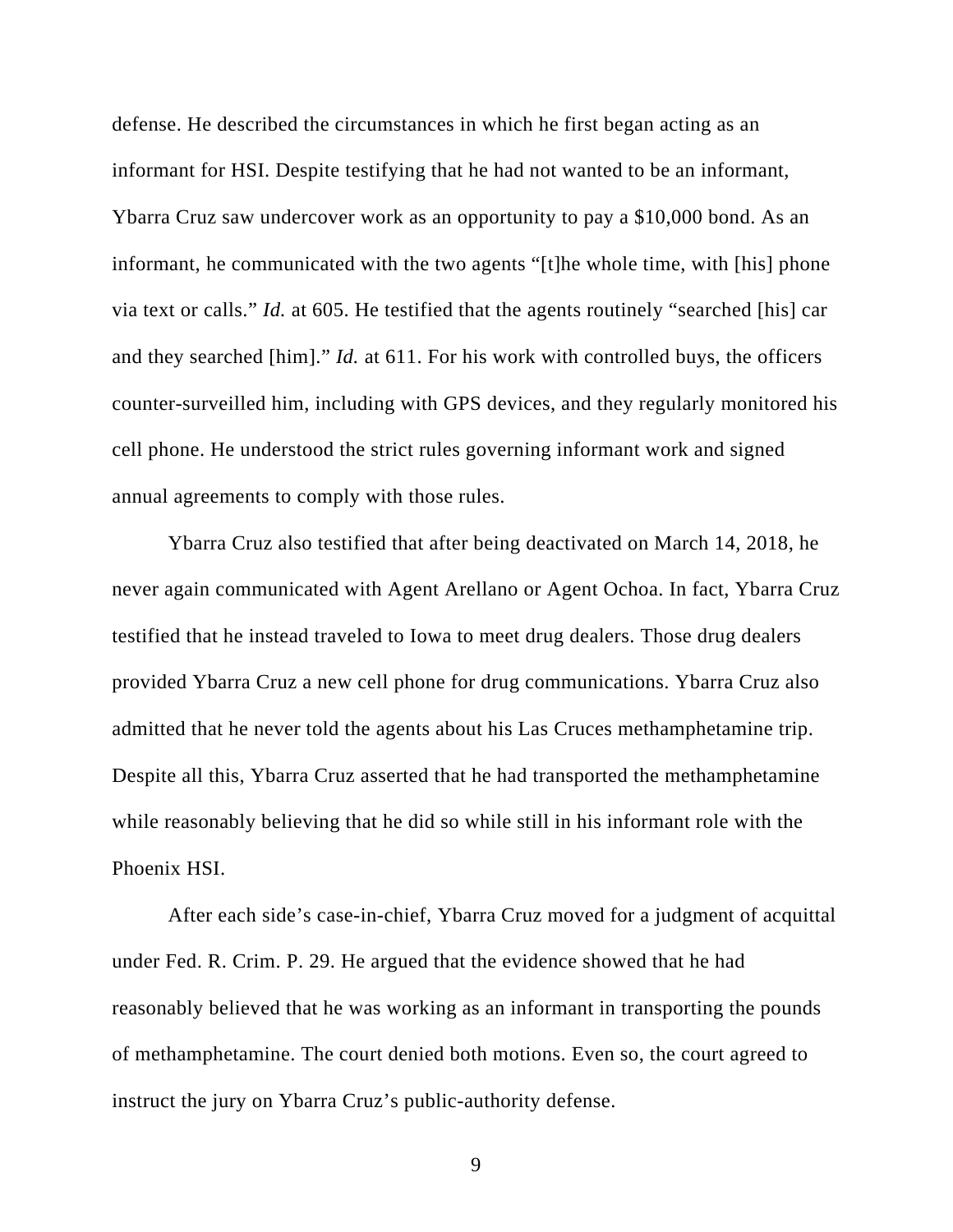In an instruction substantially identical to the one Ybarra Cruz proffered, the court advised the jury of these features of a public-authority defense: (1) that Ybarra Cruz had to "prove by a preponderance of the evidence that he had a reasonable belief that he was acting as an authorized Government agent to assist in law enforcement activity at the time of the ... offense charged in the Indictment"; (2) that "Government authorization of the defendant's acts legally excuses the crime charged"; and (3) that "[i]f you find that the defendant has proved that he reasonably believed that he was acting as an authorized Government agent as provided in this instruction, you must find the defendant not guilty of the charges in Counts 1 and 2 of the Indictment." *Id.* at 798–99.

During its deliberations, the jury sent the court a group of four written questions: (1) "Are the 2 counts tied together?" (2) "Can a person be not guilty of one and not guilty of another?" (3) "Is it contradictory to have a split decision?" and (4) "What is the legal definition of voluntarily?" R. vol. 1 at 187. But minutes later, the jury withdrew its four questions, so the court did not address them. Neither party objected to its not doing so. About thirty minutes after withdrawing its questions, the jury returned its verdict—acquitting Ybarra Cruz on the conspiracy charge (Count 1) but convicting him on the possession-with-intent-to-distribute charge (Count 2).

### **E. The Post-Trial Motion Under Rule 29(c)**

After trial, Ybarra Cruz filed his third Motion for Judgment of Acquittal under Fed. R. Crim. P. 29(c). In support, he argued that he had proved by a preponderance of the evidence that he had reasonably believed that he was working as an informant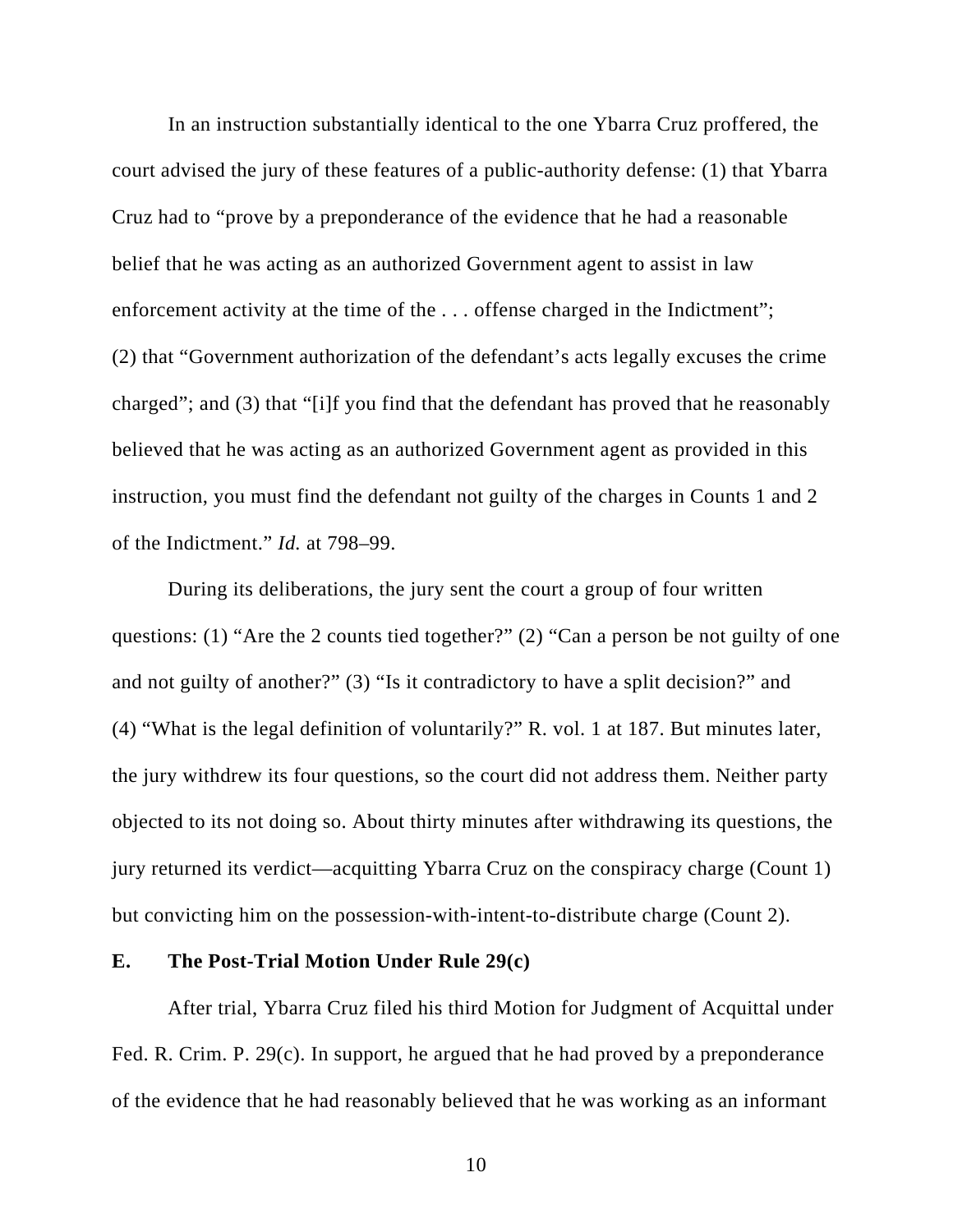in transporting the charged methamphetamine on March 24, 2018. [3](#page-10-0) Along this line, he claimed that he "was never given anything in writing stating clearly that he was no longer an authorized informant" and that when the agents told him that they and he were "going to stop working" together, he did not understand this "to mean that he was no longer working under government authority at all, only that he was supposed to get his arrest warrant in [Arizona] straightened out." *Id*. at 199. The district court denied the Motion.

### **F. The Post-Trial Motion Under Rule 33(a)**

In addition, Ybarra Cruz filed a Motion for a New Trial under Fed. R. Crim. P. 33(a). There, Ybarra Cruz raised additional issues from those that he had raised at trial. Specifically, in requesting that the district court grant him a new trial in the "interests of justice," he stated that the court should focus on the "weight" rather than the "sufficiency" of the evidence. *Id*. at 201-02. Based on that distinction, he then argued two new points: (1) that the jury's first three written questions, addressing split verdicts, raised a possibility that the jurors may have misunderstood his publicauthority defense, and (2) that the jury's fourth question, asking about the meaning of "voluntarily" required the district court to sua sponte instruct the jury on the

<span id="page-10-0"></span><sup>&</sup>lt;sup>3</sup> Yet in the same filing, Ybarra Cruz departed from his trial position in which he had acknowledged that he bore the burden to establish his public-authority defense by a preponderance. In this regard, he offered a contradictory view, namely, that "[i]n a case involving a public authority defense, the jury's verdict should be upheld only 'if a rational juror could find beyond a reasonable doubt, that the defendant did not reasonably believe he was acting as an authorized agent of the Government.'" R. vol. 1 at 198 (citations omitted). On appeal, he has continued with the latter approach. We address it in Part II B.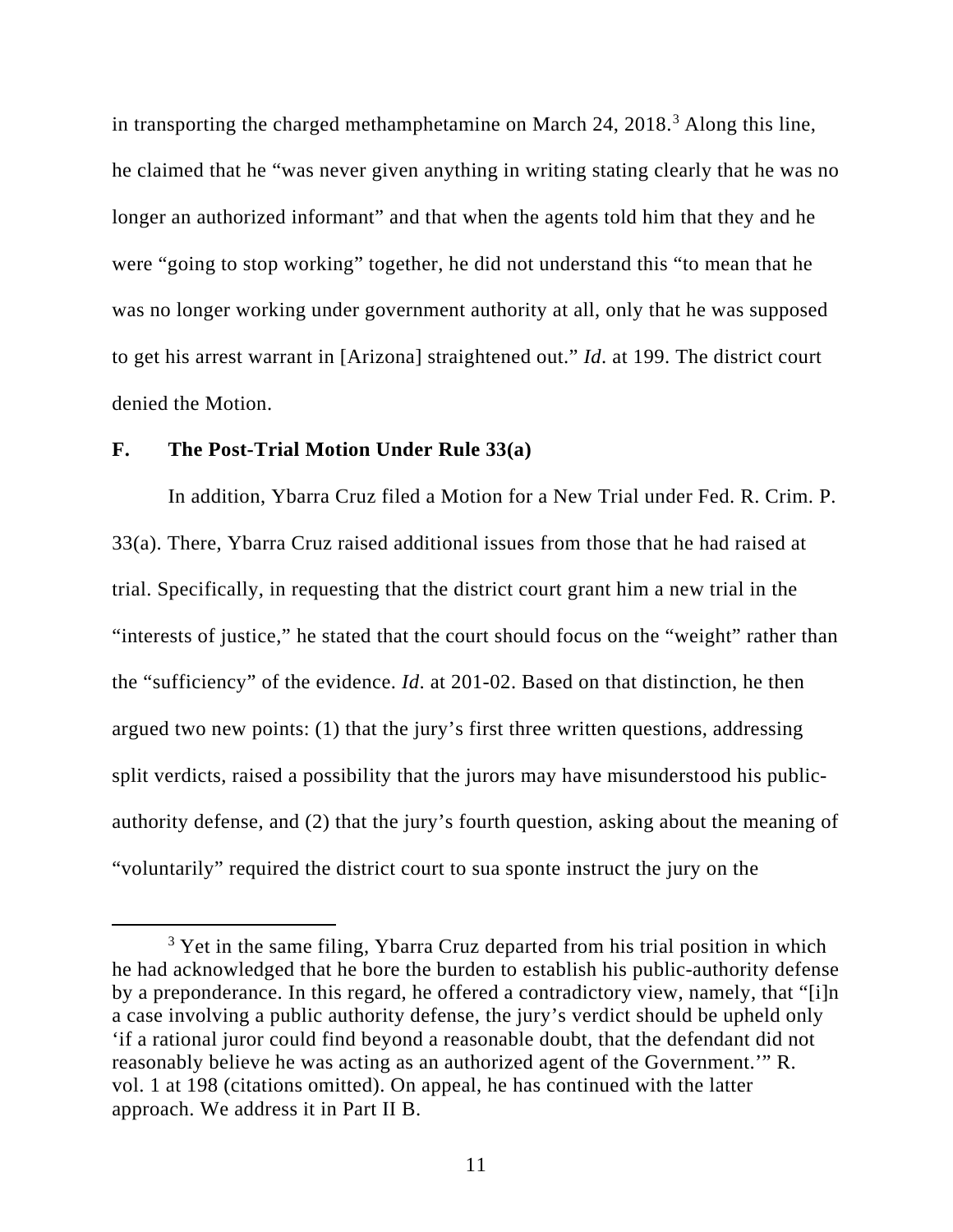affirmative defense of duress. *Id.* at 202–03. The district court denied Ybarra Cruz's Rule 33(a) Motion. Ybarra Cruz timely appealed. We exercise jurisdiction under 28 U.S.C. § 1291.

#### **II. DISCUSSION**

On appeal, Ybarra Cruz raises four issues: (1) whether the district court erred in not suppressing evidence, alleging as grounds that the police officer lacked reasonable suspicion to support the traffic stop; (2) whether the district court erred by not acquitting him based on the evidence presented on his public-authority defense (that he reasonably believed he was acting with government authority in transporting the methamphetamine); (3) whether the district court abused its discretion by denying him a new trial, based on the jury's possibly misunderstanding that crediting his public-authority defense would require acquittal on both counts; and (4) whether the district court abused its discretion by not sua sponte instructing on the affirmative defense of duress. We address each of these in turn.

## **A. The Suppression Issue: Reasonableness of the Traffic Stop**

Ybarra Cruz concedes that before his traffic stop on March 24, 2018, he crossed into an adjacent lane while driving on the interstate highway near Las Cruces. Yet, he argues that the traffic stop was unreasonable at its inception, contending that Officer Palomares lacked reasonable suspicion that Ybarra Cruz had committed a traffic violation.[4](#page-11-0)

<span id="page-11-0"></span><sup>4</sup> Because we conclude that Ybarra Cruz's lane violation provided the necessary reasonable suspicion to sustain the traffic stop, we do not address the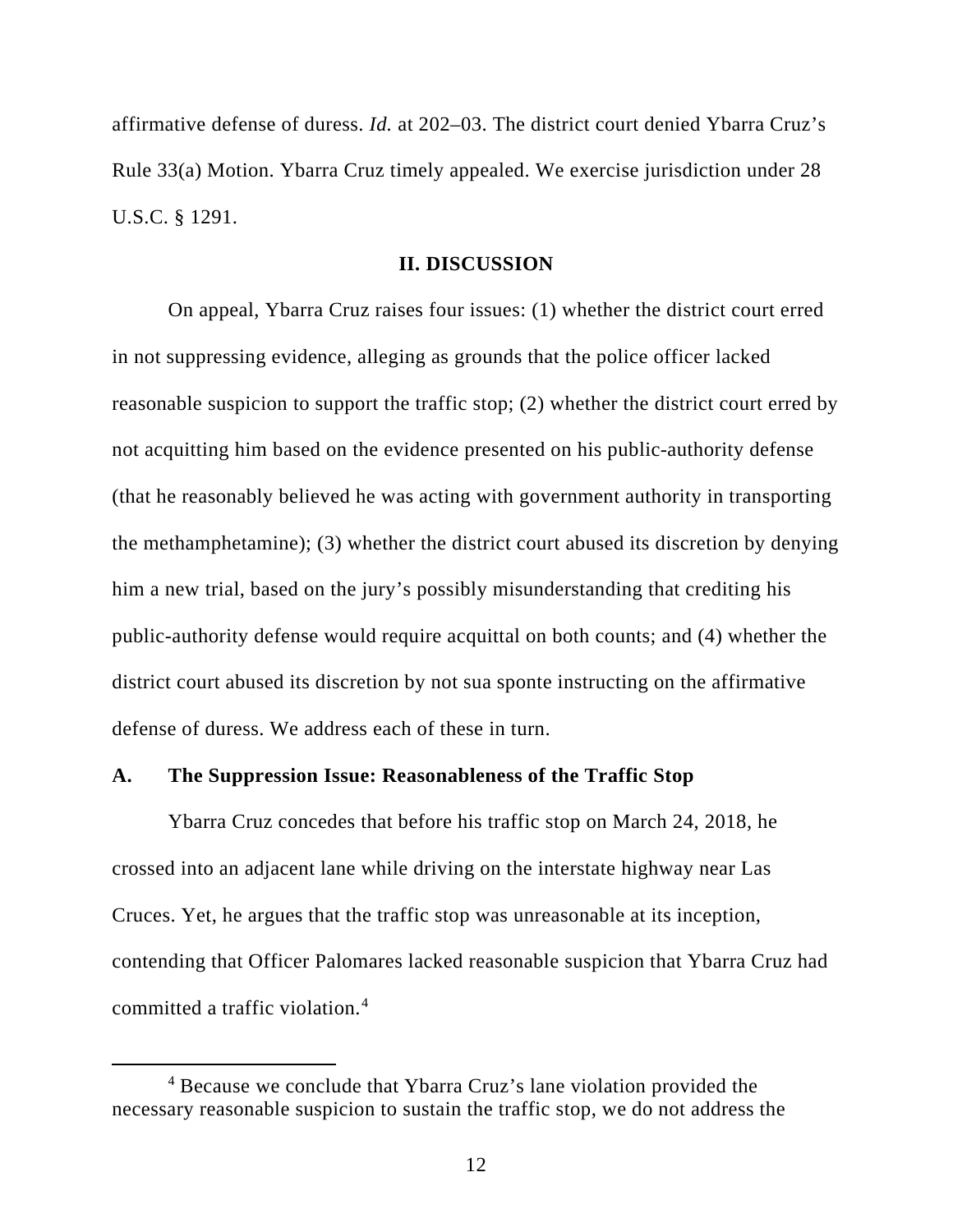Ordinarily, when reviewing the denial of a motion to suppress, we view the evidence in the government's favor and accept the court's factual findings unless clearly erroneous. *United States v. Smith*, 531 F.3d 1261, 1265 (10th Cir. 2008) (citation omitted). But here, the district court erred in a way that interferes with our appellate standard of review. The district court mistakenly viewed the evidence at the suppression hearing in the light most favorable to the government. [5](#page-12-0) Fortunately, our disposition of this case involves no disputed facts or inferences from the suppression hearing. We resolve the reasonable suspicion question on the observed traffic violation and not on the suspected methamphetamine crime. After applying the undisputed facts and inferences, we review de novo the ultimate question of reasonableness under the Fourth Amendment. *United States v. Cortez*, 965 F.3d 827, 833 (10th Cir. 2020) (citation omitted).

A traffic stop is a seizure under the Fourth Amendment and is subject to its reasonableness requirement. *Id*. To be reasonable, a traffic stop must be "justified at its inception." *United States v. Mayville*, 955 F.3d 825, 829 (10th Cir. 2020), *cert. denied*, No. 20-5967, 2020 WL 6551895 (Nov. 9, 2020) (citation omitted). A traffic stop is justified at its inception if "the specific and articulable facts and rational inferences drawn from those facts give rise to a reasonable suspicion a person has or

district court's additional ground for sustaining the traffic stop—reasonable suspicion that Ybarra Cruz was trafficking methamphetamine.

<span id="page-12-0"></span><sup>5</sup> Unfortunately, this mistake keeps recurring. In *United States v. Cortez*, 965 F.3d 827, 833 n.4 (10th Cir. 2020), we pointed this out in hopes that courts would apply the proper standard in the future.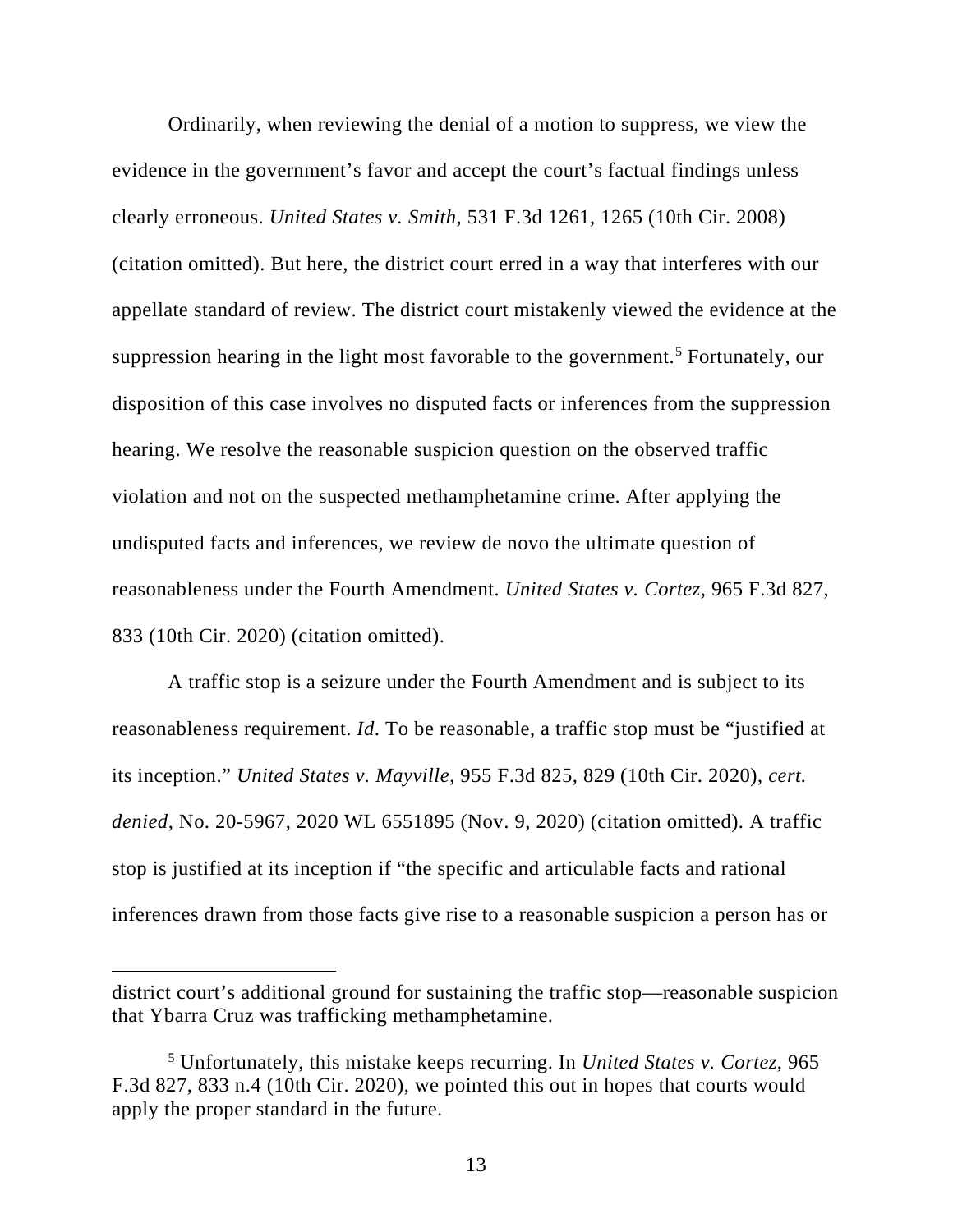is committing a crime." *United States v. Whitley*, 680 F.3d 1227, 1232 (10th Cir. 2012) (citation omitted). We look at the totality of the circumstances to determine whether reasonable suspicion exists. *Id*. (citation omitted).

Under New Mexico law, when a "roadway has been divided into two or more clearly marked lanes for traffic . . . a vehicle shall be driven as nearly as practicable entirely within a single lane and shall not be moved from such lane until the driver has first ascertained that such movement can be made with safety." N.M. Stat. Ann. § 66-7-317(A). The New Mexico Court of Appeals has held that a driver sometimes "may momentarily leave his or her lane of travel without violating the statute." *State v. Siqueiros-Valenzuela*, 404 P.3d 782, 787 (N.M. Ct. App. 2017).

To assess whether a lane deviation is a traffic violation, the New Mexico Court of Appeals has cited our decisions in *United States v. Alvarado*, 430 F.3d 1305 (10th Cir. 2005) and *United States v. Gregory*, 79 F.3d 973 (10th Cir. 1996), which interpreted identical language in Utah's traffic code. Under the fact-specific analysis used in those cases, and adopted by the New Mexico Court of Appeals, the court looks at "the particular circumstances present during the incident in question to determine whether the driver could reasonably be expected to maintain a straight course at that time in that vehicle on that roadway." *Siqueiros-Valenzuela*, 404 P.3d at 787 (quoting *Alvarado*, 430 F.3d at 1309). Relevant factors include these: weather conditions, traffic, road features, vehicle type, and need for the driver to deviate lanes. *See Alvarado*, 430 F.3d at 1309 (finding reasonable cause for traffic stop where "there were no adverse weather or road conditions that might have made it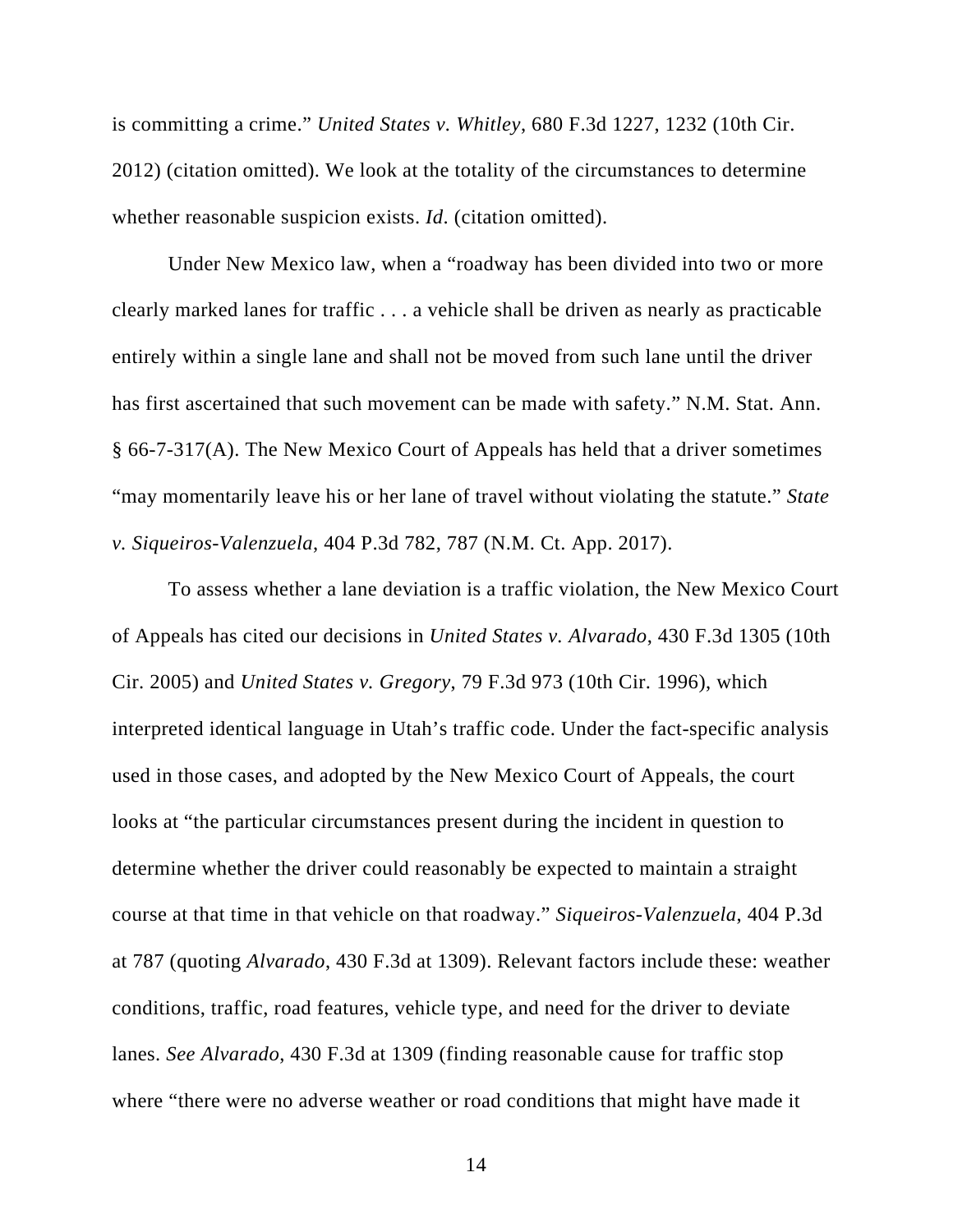impractical for Alvarado to prevent his vehicle from drifting out of the righthand lane and over the fog line"); *Gregory*, 79 F.3d. at 978 (finding lane deviation excusable where the defendant was driving a U-Haul and the "road was winding, the terrain mountainous and the weather condition was windy").

We conclude that Officer Palomares had reasonable suspicion that Ybarra Cruz had violated New Mexico law by failing to drive "as nearly as practicable" within his lane. Officer Palomares testified that Ybarra Cruz crossed into the exit lane for four to five seconds. And Officer Palomares testified that no construction, roadway debris, or other visible condition justified Ybarra Cruz's deviation.

Ybarra Cruz concedes those facts. After all, Officer Palomares's video footage shows Ybarra Cruz's truck traveling on a nearly empty highway in clear weather conditions, crossing into the exit lane. Ybarra Cruz contends that he crossed into the adjacent lane because the two lanes on the highway split into three lanes near the exit. He also mentions that he was "towing another vehicle." Appellant's Opening Br. at 17. But he does not explain how those circumstances would justify the lane deviation. Even so, Ybarra Cruz disputes that he violated § 66-7-317(A).

We conclude that Ybarra Cruz's justifications are not the sort that § 66-7-317(A) might excuse. The video shows that his situation differs from that described in *Siqueiros-Valenzuela*, in which the defendant was trying to safely pass two semi-trucks on an interstate highway, resulting in her tires touching, but not crossing, the yellow shoulder line. 404 P.3d at 788. It also differs from the situation in *Gregory*, which involved a winding and mountainous road on a windy day.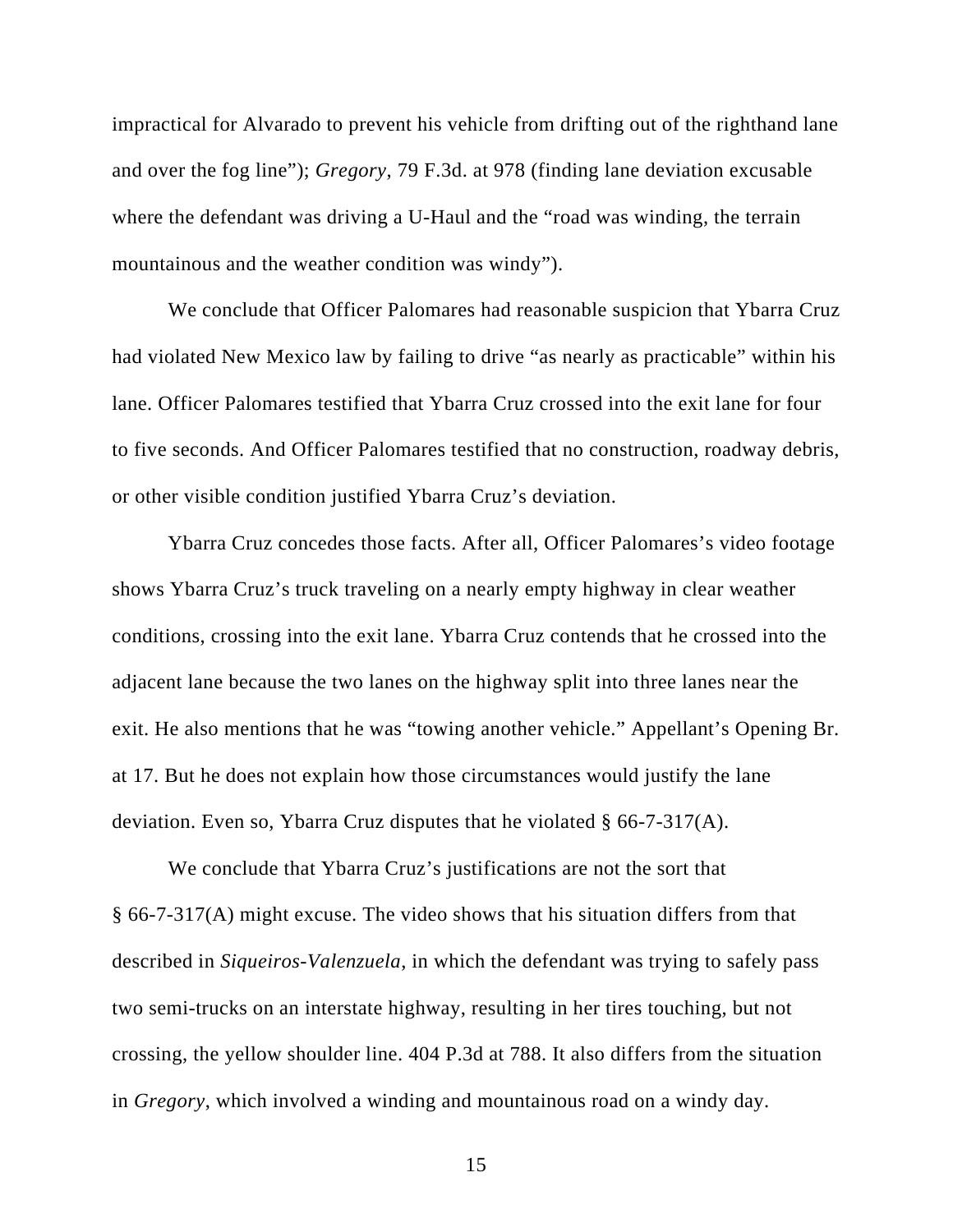79 F.3d. at 978. Instead, Ybarra Cruz's situation aligns with that in *Alvarado*, in which the driver crossed a highway line by a foot for a few seconds. 430 F.3d at 1306. Therefore, we conclude that the traffic stop was reasonable.

## **B. The Denial of the Post-Trial Rule 29(c) Motion: Acquittal Under the Public-Authority Defense**

Ybarra Cruz next argues that the district court erred by not granting his posttrial Motion for Acquittal under Fed. R. Crim. P. 29(c). Here, taking a contrary position to his own proffered jury instruction, he argues that "no reasonable jury could find, beyond a reasonable doubt, that [he] did not reasonably believe he was an authorized government agent." Appellant's Opening Br. at 18. And he adds that "[t]he government failed to prove beyond a reasonable doubt that Mr. Cruz did not reasonably believe[] he was acting as a government agent. . . ." *Id*. at 37.

But we have ruled that "[t]he public authority defense requires *a defendant* to show that he was engaged by a government official to participate in a covert activity." *United States v. Apperson*, 441 F.3d 1162, 1204 (10th Cir. 2006) (emphasis added) (quoting *United States v. Parker*, [267 F.3d 839, 843 \(8th Cir.](https://1.next.westlaw.com/Link/Document/FullText?findType=Y&serNum=2001850306&pubNum=0000506&originatingDoc=I887ed537be9c11daa514dfb5bc366636&refType=RP&fi=co_pp_sp_506_843&originationContext=document&transitionType=DocumentItem&contextData=(sc.UserEnteredCitation)#co_pp_sp_506_843) 2001)). In *Apperson*, while concluding that the district court had not erred by refusing to instruct the jury on this defense, we also noted the district court's conclusion that the defendant's "own testimony was insufficient to establish the public authority defense[.]" *Id*. at 1206 n.15. By speaking to what it takes to establish the defense, this language strongly suggests that even defendants who have been allowed a publicauthority-defense instruction still will need to establish their entitlement to acquittal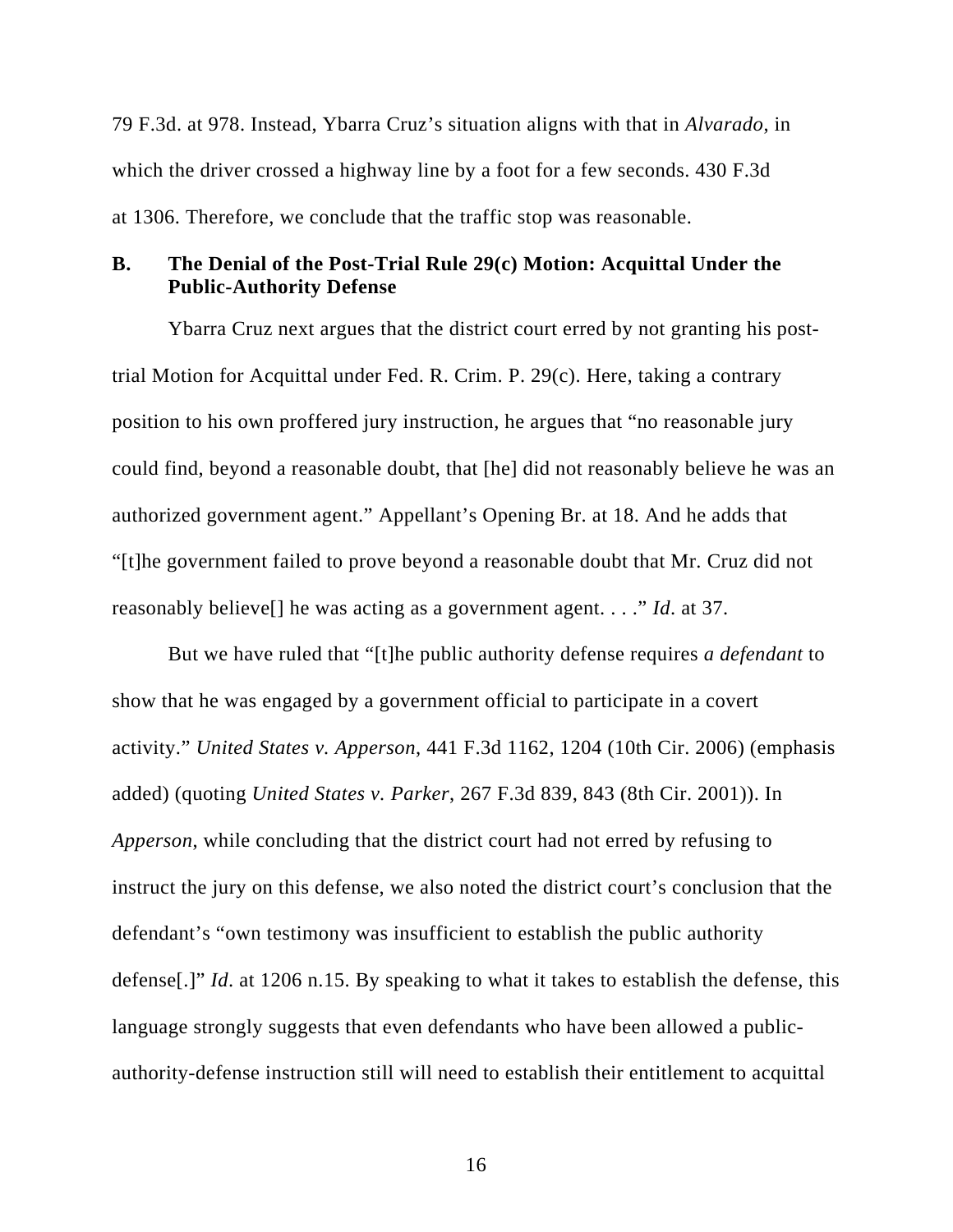on the defense. Consistently, we now hold that a defendant carries the burden to prove the public-authority defense to the jury by a preponderance of the evidence.

In so holding, we acknowledge that Ybarra Cruz has cited a passage suggesting otherwise from an unpublished case decided after *Apperson*. As he points out, the panel in *United States v. Ortega*, 210 F. App'x 784 (10th Cir. 2006) (unpublished), commented that "[i]n a case involving a public authority defense, we will uphold the jury verdict if a rational juror could find, beyond a reasonable doubt, that the defendant did not reasonably believe he was acting as an authorized agent of the Government." *Id.* at 786 (citing *Apperson*, 441 F.3d at 1205).

But the problem is that nothing in *Apperson* aligns with the proposition *Ortega* apparently gleaned from it. Nowhere does *Apperson* impose a burden on the government to disprove the public-authority defense, let alone beyond a reasonable doubt. We note that the Supreme Court has told us how to assign the burden of proof between the government and a criminal defendant regarding excuse-related defenses—those that do not negate an element of the crime. For such defenses, the Court requires the defendant to prove by a preponderance any such defense. *Dixon v. United States*, 548 U.S. 1, 4–8, 13–14, 17 (2006) (affirming the district court's use of a jury instruction requiring defendant to prove the affirmative defense of duress by a preponderance); *see also United States v. Jumah*, 493 F.3d 868, 875 (7th Cir. 2007) ("Because the public authority defense is an affirmative defense based on excuse, we must conclude that Congress intended the burden to rest on the defendant to prove the defense by a preponderance of the evidence."); *United States v. Al-Rekabi*, 454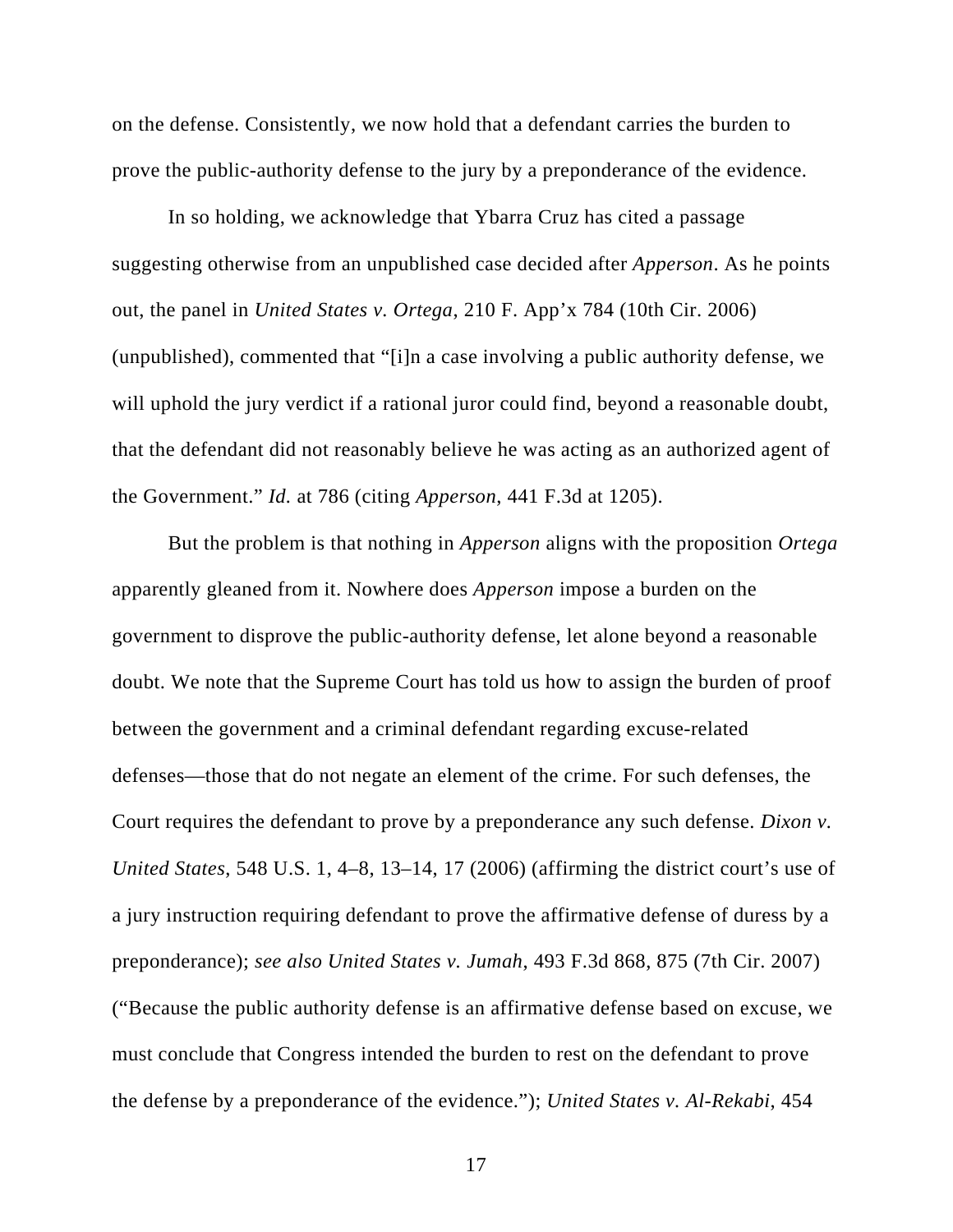F.3d 1113, 1121–22 (10th Cir. 2006) (relying on *Dixon* to require the defendant to prove the excuse-related affirmative defense of necessity by a preponderance).

Further, the government offered solid evidence against Ybarra Cruz's publicauthority defense. We agree with the district court that a reasonable jury could find "that Defendant did not reasonably believe he was acting as a CI on March 24, 2018." R. vol. 1 at 221. For instance, as detailed above, the government established that the HSI agents with whom Ybarra Cruz had previously worked had deactivated Ybarra Cruz as an informant ten days before his Las Cruces stop, immediately after learning about his methamphetamine charges in Arizona; that Ybarra Cruz never communicated with the agents again; that Ybarra Cruz was to be paid thousands of dollars for delivering the methamphetamine; that Ybarra Cruz named the men with whom he communicated about the methamphetamine delivery; and that Ybarra Cruz's telephones amply showed that he was by then neck-deep in the drug world. On appeal, Ybarra Cruz simply credits his own testimony and ignores or slights the overwhelming evidence discrediting his account.

### **C. Denial of the Rule 33(a) Motion for a New Trial**

After his conviction, Ybarra Cruz moved for a new trial under Rule 33(a), which allows a court to "vacate any judgment and grant a new trial if the interest of justice so requires." Fed. R. Crim. P. 33(a). In this Motion, Ybarra Cruz raised new issues unraised during trial.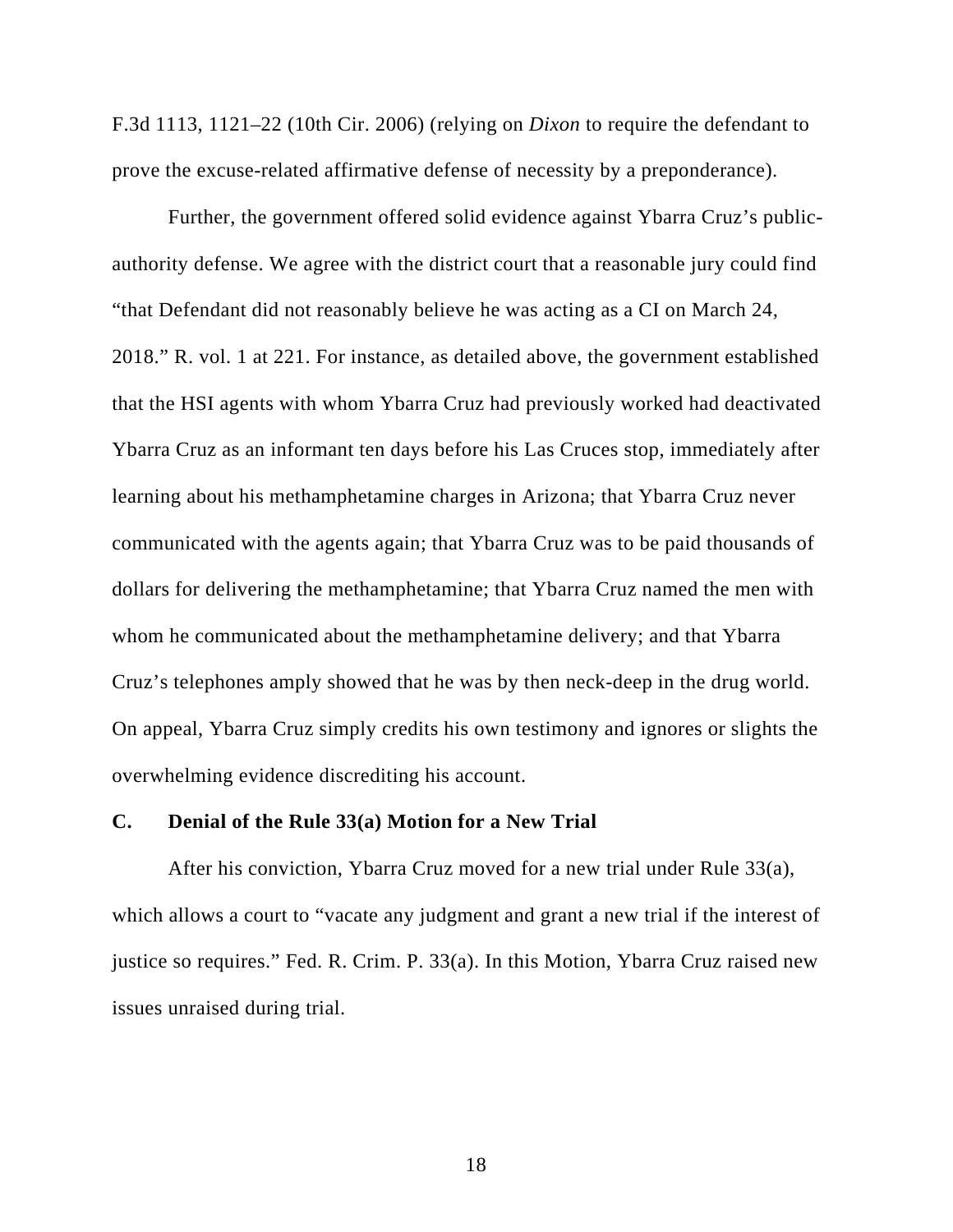# **1. The Jury's Alleged Possible Misunderstanding of Ybarra Cruz's Public-Authority Defense**

Ybarra Cruz claims that the interests of justice necessitated granting a new trial. As support, he relies on the first three of four written jury questions asked during deliberations to show that it was possibly confused about whether a successful public-authority defense would defeat both charges. These jury questions read as follows: (1) "Are the 2 counts tied together?" (2) "Can a person be not guilty of one and not guilty of another?" and (3) "Is it contradictory to have a split decision?" R. vol. 1 at 187.

The district court rejected this argument in Ybarra Cruz's Rule 33(a) Motion, relying on Jury Instruction No. 11:

If you find that the Defendant has proved that he reasonably believed that he was acting as an authorized government agent as provided in this instruction, you must find the Defendant not guilty of the charges in Counts 1 and 2 of the Indictment.

*Id.* at 222 (quoting Jury Instructions, R. vol. 1 at 164).

We conclude that the district court did not err in denying Ybarra Cruz a new trial under Rule 33(a). The district court gave Ybarra Cruz's requested instruction on the public-authority defense. And, as seen, this instruction unambiguously directed that the jury must acquit on both counts if it found that the public-authority defense applied. As we have explained, "[t]he jury is presumed to follow its instructions." *Bland v. Sirmons*, 459 F.3d 999, 1015 (10th Cir. 2006).[6](#page-18-0)

<span id="page-18-0"></span><sup>6</sup> For this argument, Ybarra Cruz invites us to reverse his conviction based on the "weight" of the evidence. Appellant's Opening Br. at 39–41 (citing *Tibbs v.*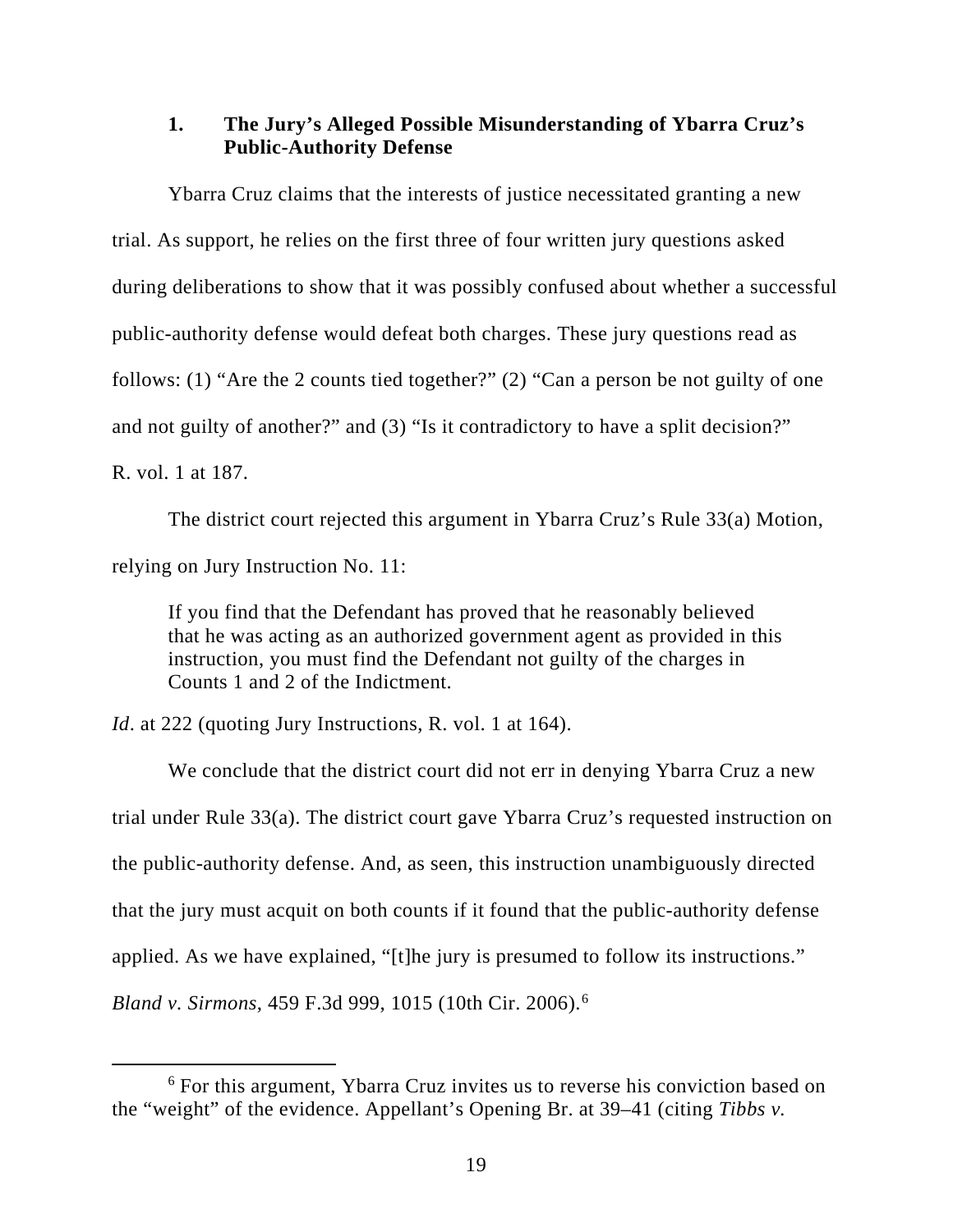### **2. Duress**

Ybarra Cruz next argues that the district court abused its discretion by not sua sponte instructing on duress. In support, he relies on the jury's fourth withdrawn question asking what "voluntarily" means. He surmises that this indicated that the jurors thought Ybarra Cruz may have acted under duress. After his trial, Ybarra Cruz argued that he had presented sufficient evidence to prove the duress defense by a preponderance, a showing that, he asserted, required the district court to sua sponte instruct on that defense.

The district court denied Ybarra Cruz's motion for a new trial on this ground too. In doing so, it noted (1) that Ybarra Cruz had "failed to provide evidence from which a reasonable jury could find by a preponderance of the evidence that he was entitled to a duress defense," and (2) that defense counsel had not raised duress until her closing argument and thus did not "alert the Court that she was pursuing that defense." R. vol. 1 at 224. The district court then concluded that it "was not required to *sua sponte* instruct the jury on a duress defense." *Id*.

We agree with the district court that Ybarra Cruz did not adduce sufficient evidence to prove each element of duress by a preponderance of the evidence. Ybarra Cruz's evidence of a "generalized fear" was not enough for him to prove by a

*Florida*, 457 U.S. 31, 37 (1982)). In suggesting that "the evidence preponderated sufficiently against the verdict that a miscarriage of justice may have occurred," *id.* at 39, Ybarra Cruz in effect asks that we credit his testimony and discredit the government's. Like the district court, we see no reason to do so—in fact, just the opposite.